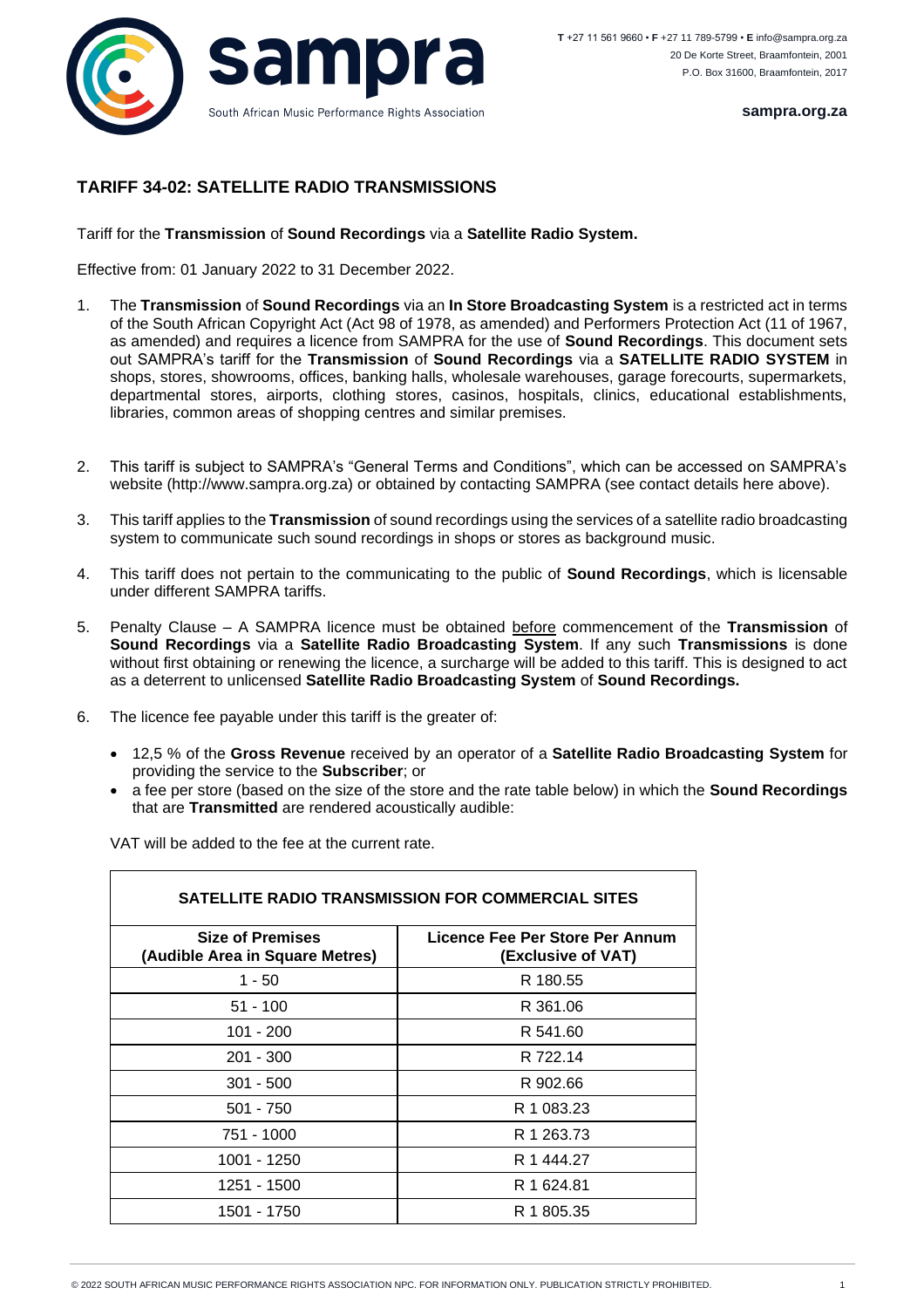| SATELLITE RADIO TRANSMISSION FOR COMMERCIAL SITES          |                                                       |
|------------------------------------------------------------|-------------------------------------------------------|
| <b>Size of Premises</b><br>(Audible Area in Square Metres) | Licence Fee Per Store Per Annum<br>(Exclusive of VAT) |
| 1751 - 2000                                                | R 1 985.86                                            |
| 2001 - 2500                                                | R 2 166.40                                            |
| 2501 - 3000                                                | R 2 346.94                                            |
| $3001 - 3500$                                              | R 2 527.48                                            |
| $3501 - 4000$                                              | R 2 707.99                                            |
| 4001 - 4500                                                | R 2 888.56                                            |
| 4501 - 5000                                                | R 3 069.07                                            |
| $5001 - 6000$                                              | R 3 249.61                                            |
| 6001 - 7000                                                | R 3 430.14                                            |
| 7001 - 8000                                                | R 3 610.66                                            |
| 8001 - 9000                                                | R 3 791.21                                            |
| 9001 - 10000                                               | R 3 971.75                                            |
|                                                            |                                                       |
| Every additional 1 to 1000                                 | R 180.55                                              |
| (Above 10000)                                              |                                                       |

## 7. Definitions:

- 7.1 **"Audible Area**" means the total area, measured in square metres, in which the **Sound Recordings** that are communicated to the public (as per the provisions of Section 9 of the Copyright Act, 1978), is rendered acoustically audible on the premises (whether indoors or outdoors). If there are a number of storeys, floors or levels within your premises (including mezzanine floors or balcony areas), the area of each storey, floor or level in which the **Sound Recordings** are rendered acoustically audible, should be included for the purposes of measuring the total **Audible Area** of your premises.
- 7.2 "**Free To Air Service**" means any transmission systems now known or hereafter discovered, by means of which a person can receive **Transmissions** of programming containing **Sound Recordings** without the payment of a premium (which premium does not include the statutory licence fee payable to the SABC), in order to receive such programme, and shall include, without limitation, satellite system, mobile system, cable system or any other transmission system used for the **Transmitting** of **Sound Recordings**;
- 7.3 "**Gross Revenue**" means the amount in South African Rands derived by the operator of the **Satellite Radio Broadcasting System** from the **Transmission** of:
	- 7.3.1 advertisements and sponsored promotions; and
	- 7.3.2 features that include **Sound Recordings**, **Transmitted** by the operator of the **Satellite Radio Broadcasting System**

as well as the subscription fee paid by the subscriber for obtaining the service from the operator of the **Satellite Radio Broadcasting System**

- 7.4 "**Satellite Radio Broadcasting System**" means a system whereby **Sound Recordings** are **Transmitted** to **Subscribers** via a satellite radio against payment of a fee;
- 7.5 "**On Demand**" means an on demand program distribution service whereby a subscriber is able to receive individual **Sound Recordings** (as distinguished from an entire programming service or program channel), however delivered, now known or hereafter discovered, including without limitation, to any device, where such program can be viewed at a start time selected by the subscriber;
- 7.6 **"Sound Recordings"** means the collection of copyright sound recordings owned or controlled by members of SAMPRA from time to time, and the collection of copyright sound recordings which SAMPRA has agreed to administer on behalf of third parties from time to time.